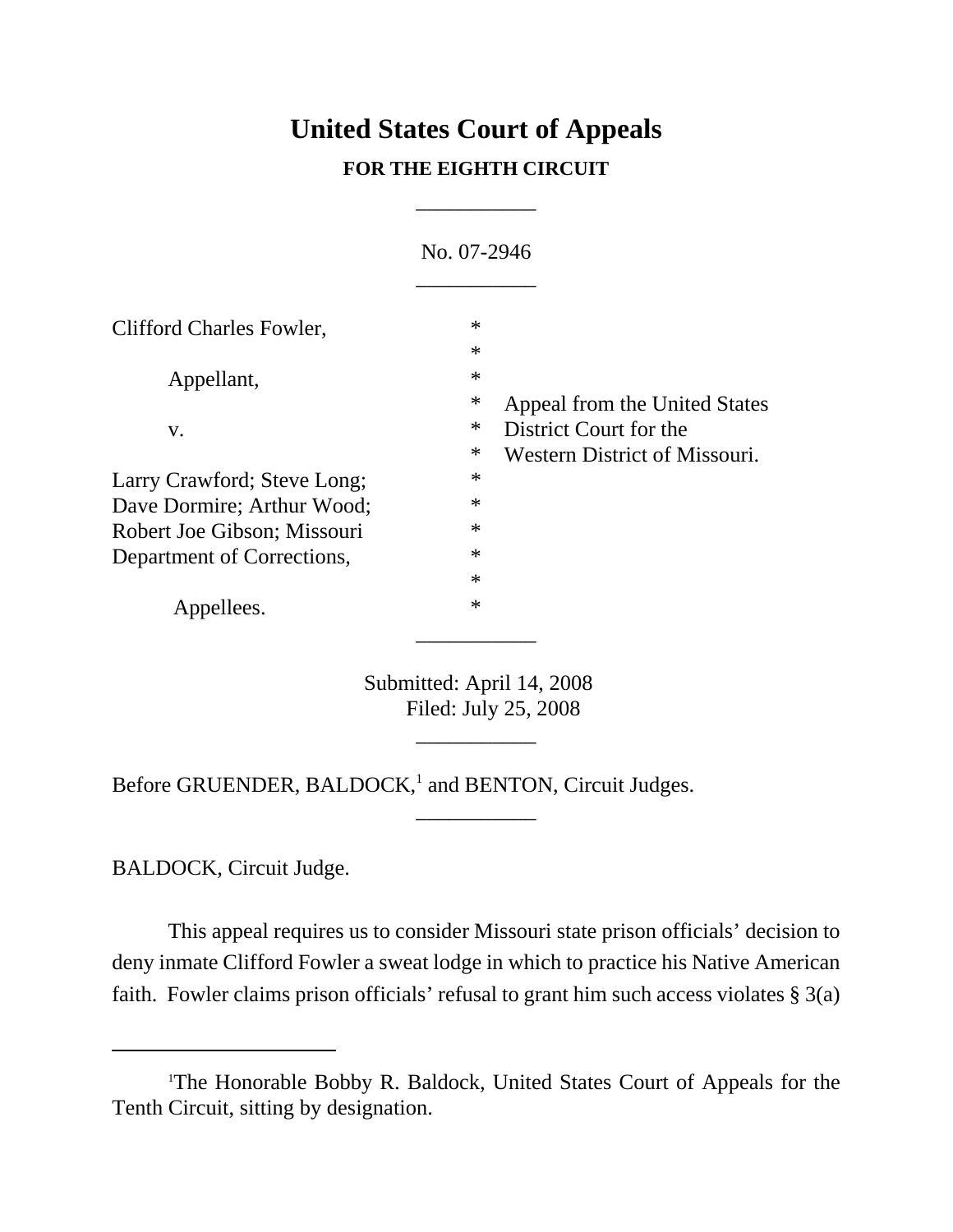of The Religious Land Use and Institutionalized Persons Act (RLUIPA). See Pub. L. No. 106-274, § 3(a), 114 Stat. 804 (2000) (codified at 42 U.S.C. §§ 2000cc-1). Subsection 3(a) of RLUIPA provides in relevant part:

 No government shall impose a substantial burden on the religious exercise of a person residing in or confined to an institution . . . even if the burden results from a rule of general applicability, unless the government demonstrates that imposition of the burden on that person

(1) is in furtherance of a compelling governmental interest; and (2) is the least restrictive means of furthering that

compelling governmental interest.

–

In a thorough opinion, the district court granted summary judgment to prison officials. See Fowler v. Crawford, No. 05-4212-CV-C-NKL, 2007 WL 2137803 (W.D. Mo. July 23, 2007) (unpublished).<sup>2</sup> The court concluded it was bound by our decision in Hamilton v. Schiro, 74 F.3d 1545 (8th Cir. 1996), and held prison officials' "denial of a sweat lodge to [Fowler] is in furtherance of a compelling governmental interest in safety and security in maximum security prisons and is currently the least restrictive means to ensure such safety and security." Fowler, 2007 WL 2137803, at \*8. Our jurisdiction arises under 28 U.S.C. § 1291. On appeal we apply the same summary judgment standard as the district court, viewing the evidence in a light most favorable to Fowler and giving him the benefit of all reasonable inferences to be drawn therefrom. See Buboltz v. Residential Advantages, Inc., 523 F.3d 864, 867-68 (8th Cir. 2008). Applying this standard, we affirm.

<sup>2</sup> The Honorable Nanette K. Laughery, United States District Court for the Western District of Missouri.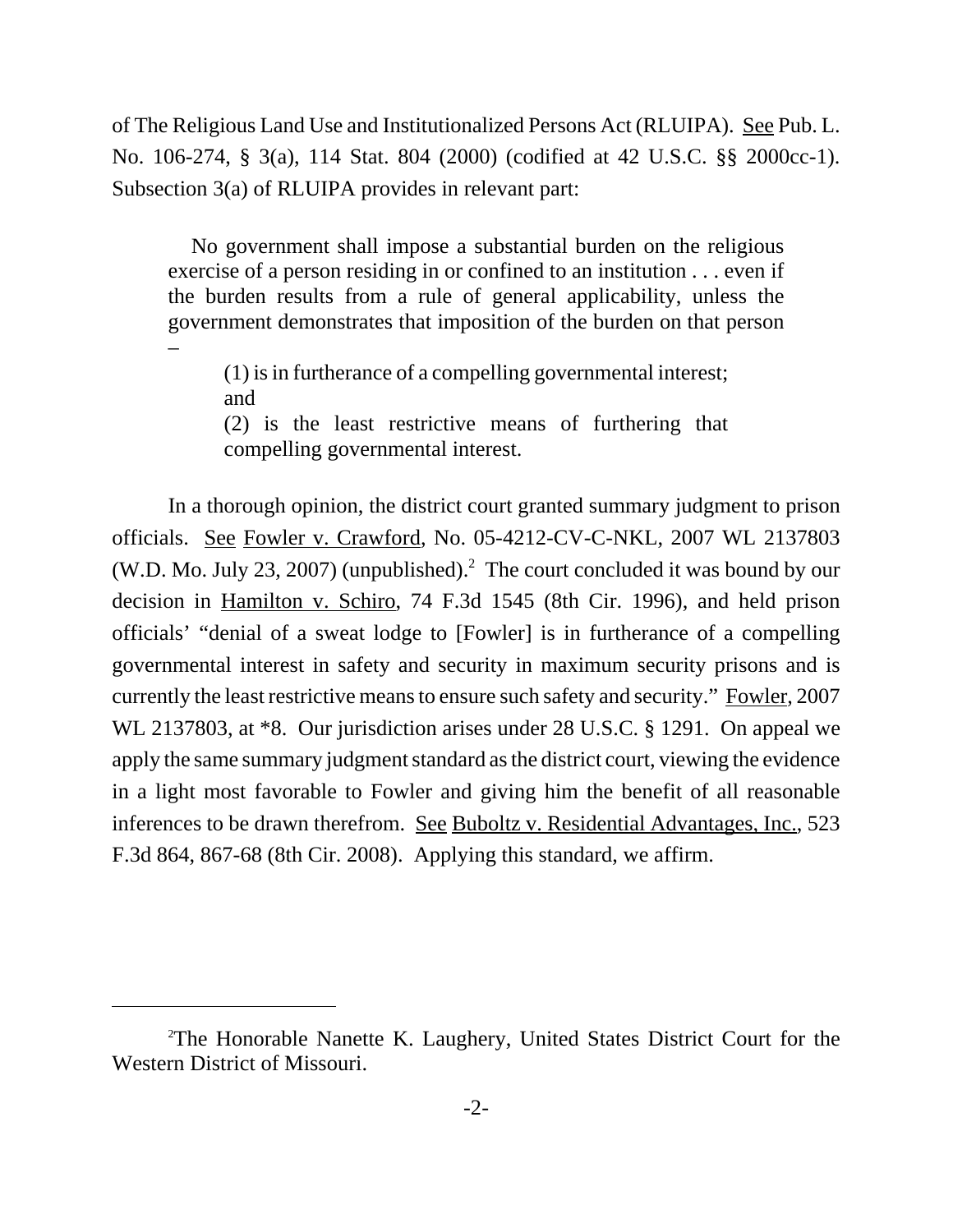Fowler, of Cherokee descent, is an inmate at the Jefferson City Correctional Center (JCCC). Fowler is serving a life sentence without the possibility of parole for second-degree murder. <u>See Fowler</u>, 2007 WL 2137803, at \*2. JCCC is a maximum security prison operated by the Missouri Department of Corrections (MDOC). JCCC houses nearly 2000 adult male inmates. The inmates have been convicted of committing serious felonies, or acts of violence while incarcerated. Over 200 of JCCC's inmates are serving life without parole. The average sentence at JCCC is twenty to thirty years imprisonment. See Joint Appendix at 76 (hereinafter JA).

Presently, JCCC permits Fowler and other inmates who practice the Native American faith to hold a two hour meeting twice weekly in the prison chapel. As part of their meetings, JCCC permits the group, comprised of roughly six inmates, to possess a "sacred bundle." The sacred bundle consists of a prayer pipe, sage, cedar, sweetgrass, tobacco, a medicine bag, and prayer feathers. See JA at 43.

Because of Native Americans' affinity with the Earth, Fowler has requested access to an outdoor area in which to facilitate his group's bi-weekly meetings. See JA at 44. Prison officials are willing to accommodate Fowler's request. Both JCCC's Superintendent and Associate Superintendent, Defendants Dave Dormire and Arthur Wood respectively, are "currently" and "actively" working with JCCC's Chaplain, Defendant Robert Gibson, to secure an outdoor meeting area for JCCC's Native American group. See JA at 74, 78, 84. Fowler claims, however, that an outdoor meeting area is not enough. Specifically, Fowler demands within such area access to a sweat lodge a *minimum* of 17 times a year: "I want the sweat lodge a minimum – basically a minimum of 17 times a year, that's once a month. And then once for each solstice and equinox, and once for a yearly celebration." JA at 44.

When asked about the use of an outdoor area in which to practice his Native American faith, Fowler insisted a sweat lodge was essential to practicing his faith: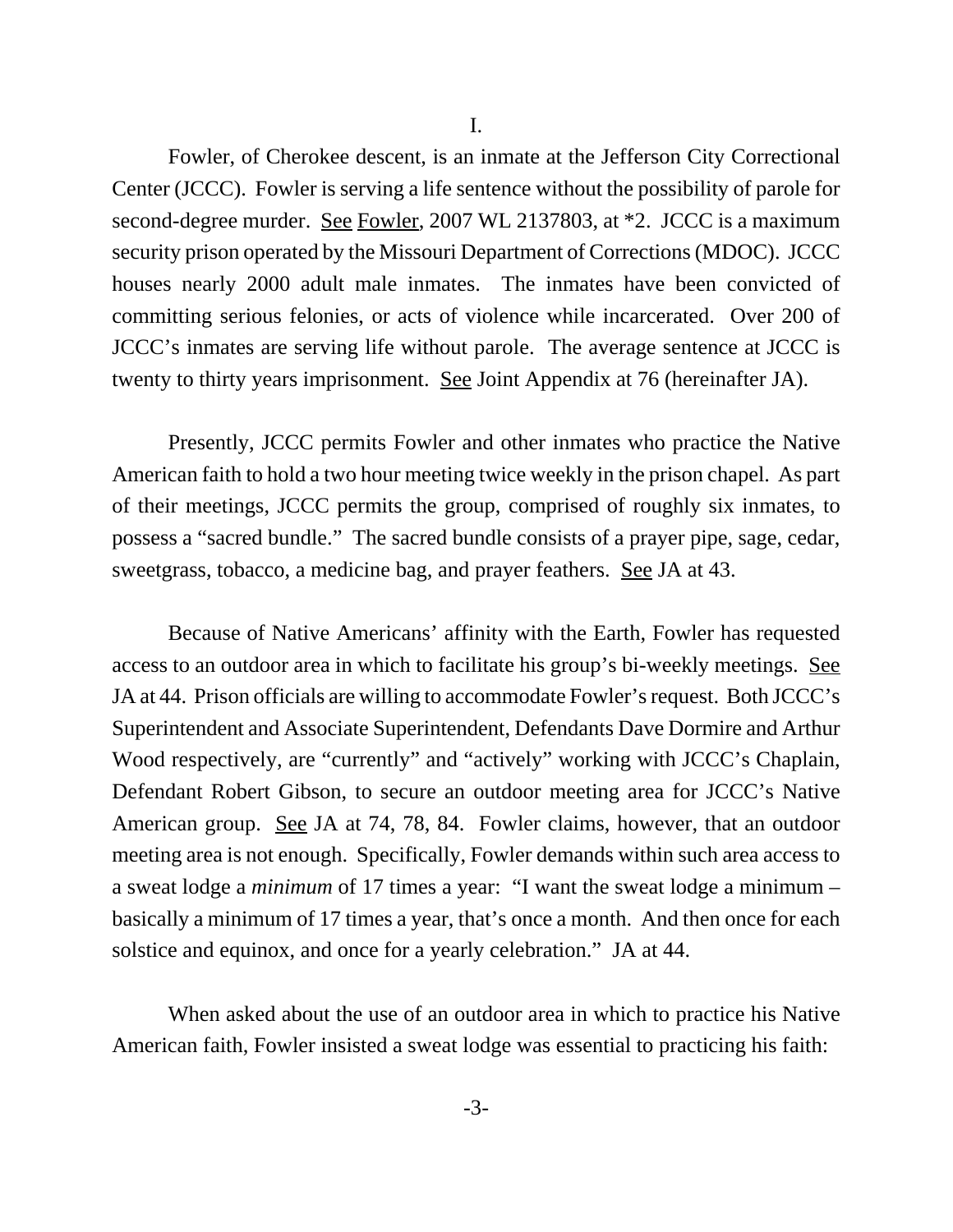- Q. You mentioned in your complaint that you also wanted an outdoor area, at least, to practice your Native American beliefs in. If you didn't get a sweat lodge as part of that outdoor area, would you still be able to practice your religion in the outdoor area?
- A. I wouldn't be able to to pray to the Great Spirit.
- Q. Okay. Would that be better than your current chapel area to practice your beliefs, an outdoor area?
- A. Are you asking if I had an outdoor area, would that be better than nothing at all? Is that basically –
- Q. Better than what you currently have?
- A. I'm sure that it would be somewhat better, but it still wouldn't enable me to pray for the Great Spirit.
- Q. You need the sweat lodge in order to do that?
- A. Yes. I need to be able to purify in the sweat lodge in order to properly use the sacred pipes to pray for the Great Spirit.

JA at 48-49. Fowler acknowledges that JCCC prison officials "are working to create an outdoor area for Native American group religious practice during regularly scheduled meetings," but "[s]uch an area is not a substitute for the sweat lodge, which [Fowler's] beliefs require." Supplemental Joint Appendix at 253 (hereinafter SJA).3

<sup>&</sup>lt;sup>3</sup>Absent a sweat lodge, Fowler also rejects the idea of a medicine wheel (also referred to in the record as a "prayer circle") in the outdoor area:

A medicine wheel is a sacred thing, constructed upon ground considered/designated as being sacred. It is a large altar, and anyone who enters into or near it must be ritually purified through the sweat lodge ceremony. To construct a medicine wheel in an area designated for Native American religious practice, while denying use of a sweat lodge, would be to desecrate one ceremony for lack of the other.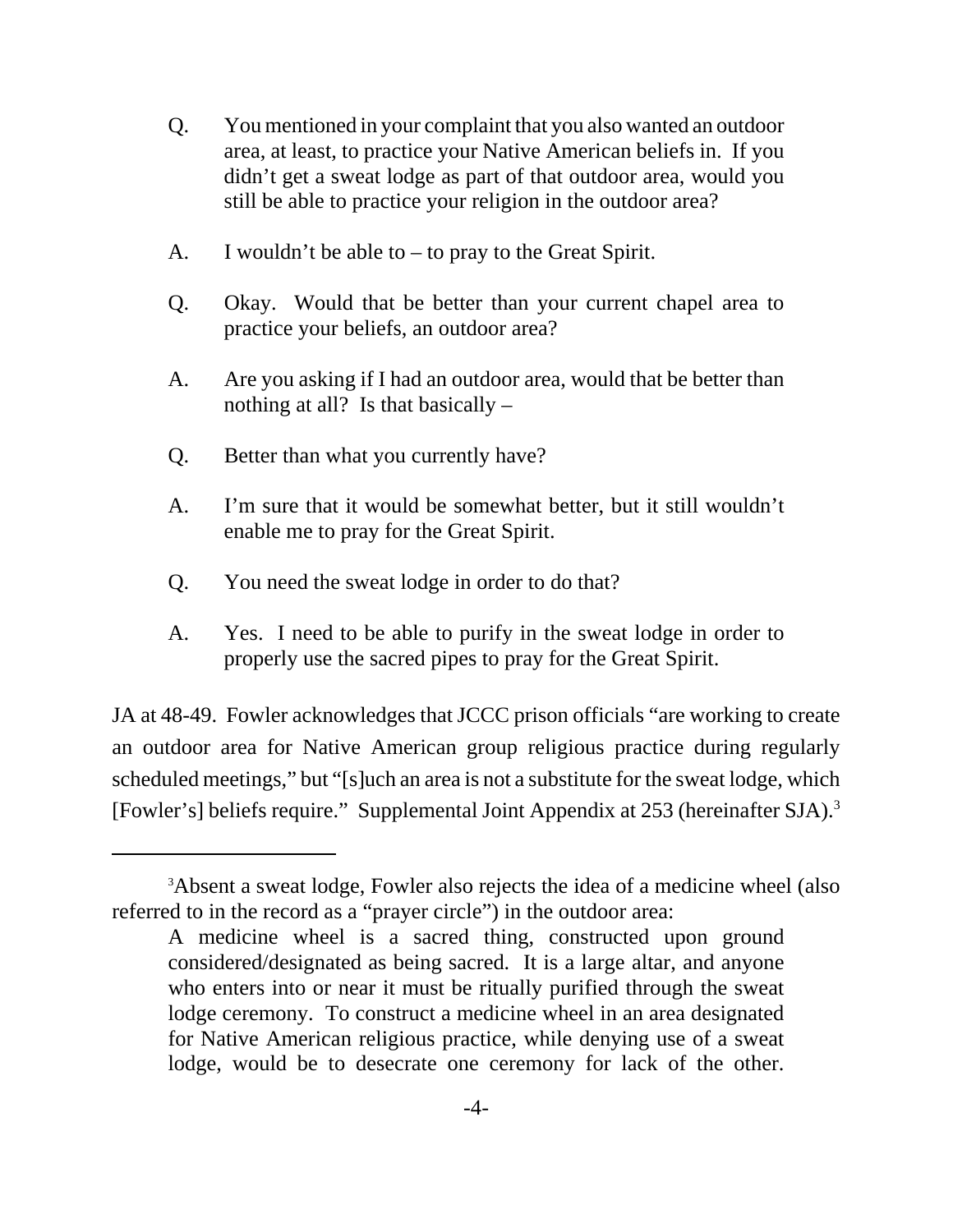To fully appreciate the nature of Fowler's request, a detailed description of a sweat lodge and the security concerns it engenders in an institutional setting is necessary.

Willow poles form the structure of a sweat lodge. Participants place several poles, 1½ inches in diameter and 14-16 feet long into the ground and bend them to create a domed structure held together by a small cord.<sup>4</sup> The size of the completed lodge is approximately 4 feet high and 8-10 feet wide, accommodating 12-15 individuals. Blankets or tarps cover the entire structure to contain heat and dark. In the center of the lodge, a depression approximately 3 feet wide and 2 feet deep is designed to hold several cantaloupe-sized rocks. The dirt from the depression is placed outside the entrance of the lodge to form an altar mound. See JA at 44-48; SJA at 128-29.

Directly beyond the altar mound is a fire pit. The pit rests 12-15 feet outside the lodge's entrance and measures approximately 5-6 feet by 4 feet. Firewood is stacked in the pit. The rocks are placed on the firewood and the wood is lit. Once the rocks are hot, a participant carries 7-10 rocks, depending on their size, to the lodge entrance with a shovel or pitchfork. The ceremony's facilitator receives the hot rocks using a pair of deer antlers and places them in the depression at the center of the lodge. See JA at 45-48; SJA at 128-29, 133.

A sweat lodge typically consists of four rounds. Participants enter the lodge wearing only shorts, or a towel wrapped around their waist. A round begins when the

Something which I will not do. SJA at 531.

<sup>4</sup> A sweat lodge takes 4-5 hours to construct. According to Fowler, JCCC's Native American group would construct the sweat lodge using two shovels, two post hole diggers, one pick, and one handsaw. The structure is designed to last four years. See JA at 45; SJA at 133. A detailed description of the construction process appears at pages 132-33 of the SJA.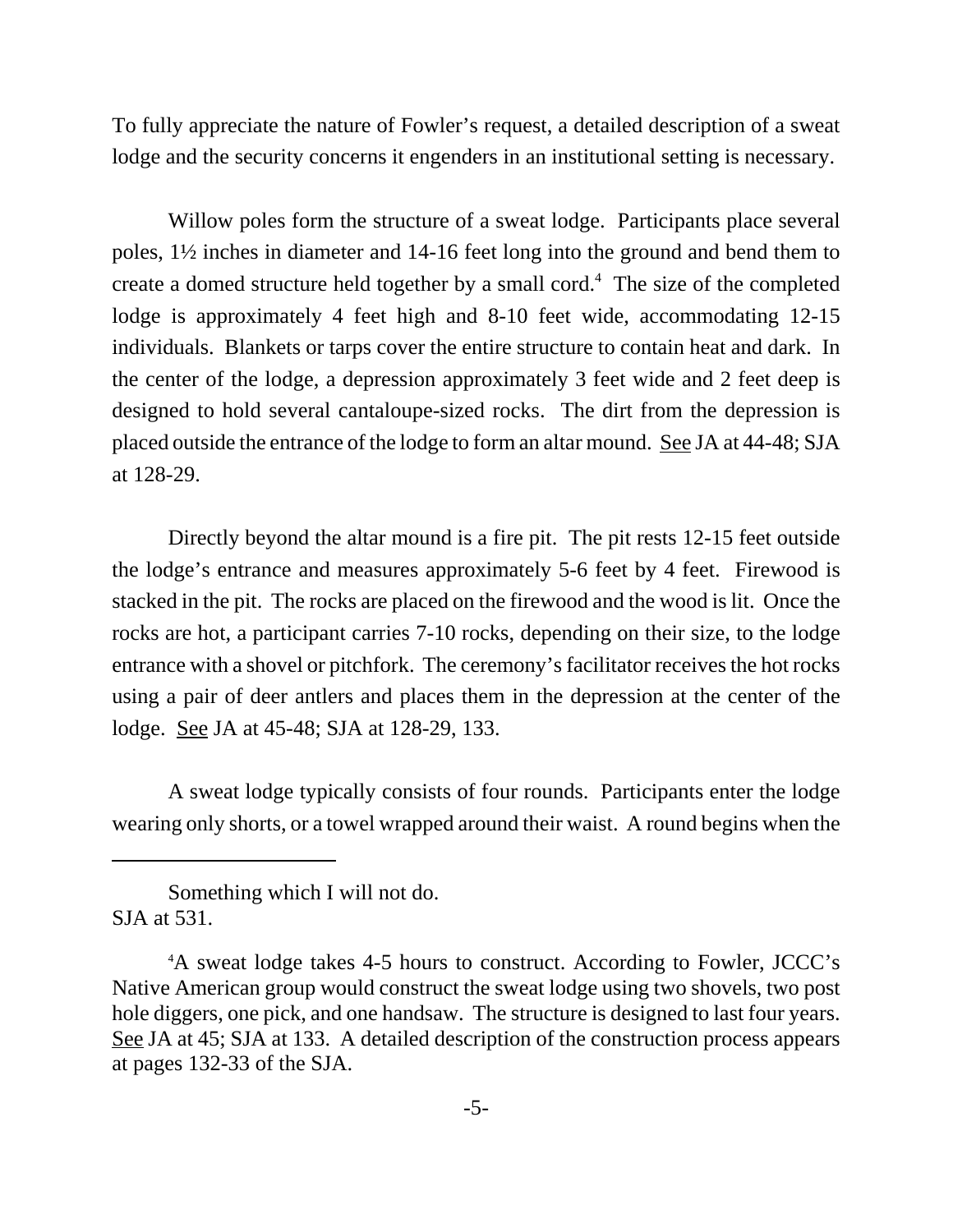hot rocks are placed in the depression and the doorway flap is closed. The facilitator intermittently pours water containing sage, cedar, and/or sweetgrass over the rocks to produce steam, heat and humidity. During each round, the participants engage in a prescribed set of songs and prayers. Participants may smoke the ceremonial pipe during the round. See JA at 45-48; SJA at 128-29.

A round takes from 30 minutes to an hour to complete. Upon completion of a round, the doorway flap is raised and additional hot rocks and water are brought into the lodge. A new round then begins. The typical number of rocks used during the ceremony is 30-40. The entire ceremony typically takes 6-7 hours to complete. To conclude the ceremony, participants exit the lodge and remove the blankets or tarps from the willow pole structure. The fire is burned down and sacred objects are stored for safekeeping. The lodge's skeletal structure remains standing. See JA at 44-48; SJA at 128-29.

JCCC prison officials do not question the sincerity of Fowler's request for a sweat lodge. Nor do they challenge the proposition that their decision to deny Fowler a sweat lodge substantially burdens the exercise of his religious faith. See Fowler, 2007 WL 2137803, at \*3. Numerous officials, however, have offered a myriad of reasons why they believe Fowler's request for a sweat lodge compromises security at JCCC to an unacceptable degree.

Defendant Wood, JCCC's Associate Superintendent, submitted an affidavit attesting that incidents of violence have occurred at JCCC "during call-out times for religious services." JA at 77. Wood stated that religious groups, like the Native American group at JCCC, "who do not have regular volunteers" from outside the prison to oversee their ceremonies, pose a particular risk because meeting times may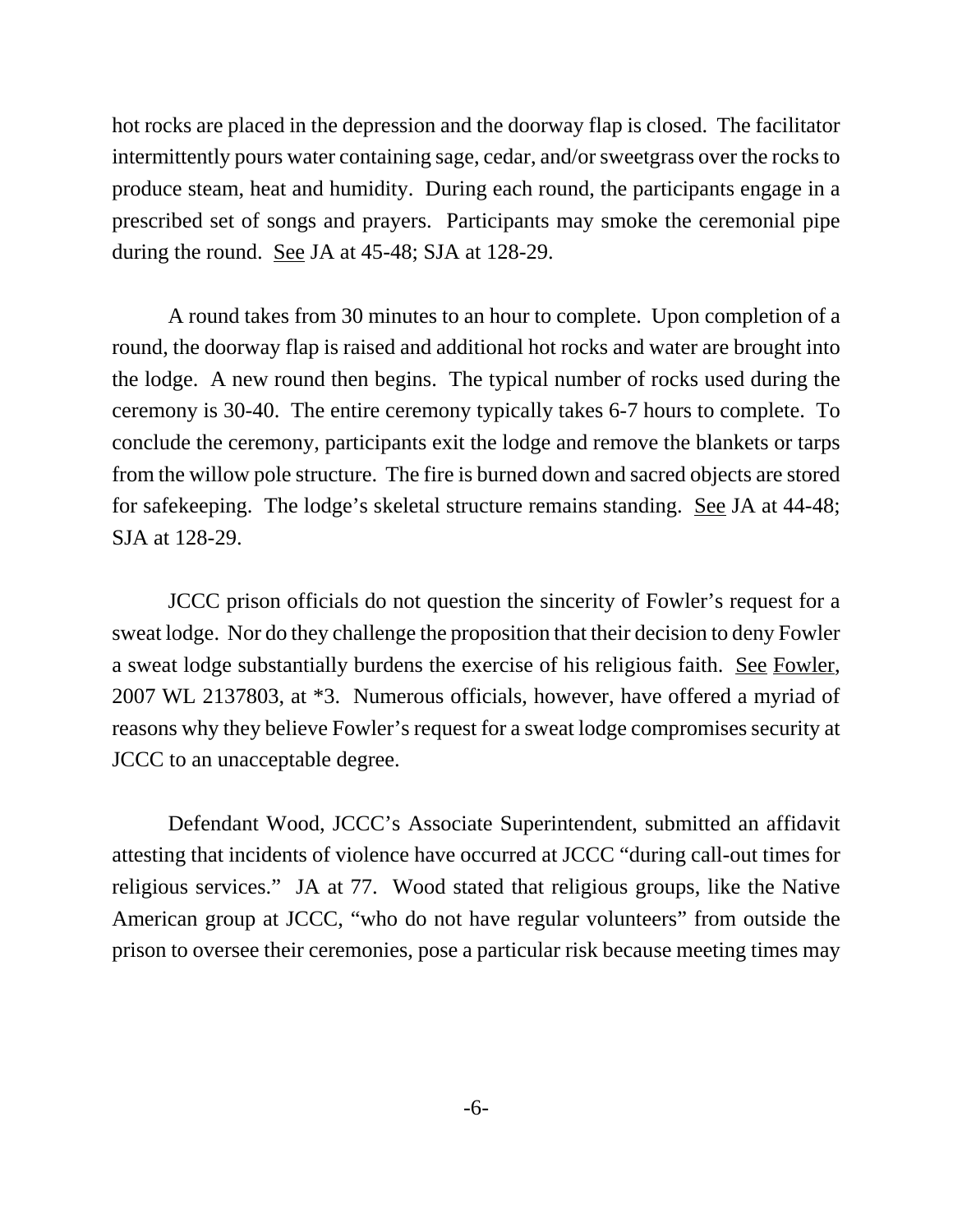be used for inappropriate purposes:<sup>5</sup> "Offenders, for instance, have used religious programming time to engage in sexual misconduct and organize violence." JA at 77; see also SJA at 595-98 (discussing specific instances of violence and sexual misconduct during religious services at JCCC's predecessor institution).

In addressing Fowler's request for a sweat lodge, Defendant Wood explained: "The sweat lodge ceremony, in which offenders gather in an enclosed area screened from the view of those outside the lodge, and during which offenders tend a fire, handle firewood and large hot rocks, create hot steam, and use tools, including shovels, poses a significant security risk." JA at 77. Wood cited the risk of sexual misconduct, physical assault, and drug use, as well as fire and heat-related safety concerns.<sup>6</sup> Wood also explained that the sweat lodge would "consume considerable institutional financial and personnel resources" and "expend many institutional personnel hours." JA at 78. Finally, Wood indicated that extending unique privileges such as a sweat lodge to one group of inmates to the exclusion of others creates a risk

<sup>5</sup> The 2003 version of MDOC's Institutional Services Policy and Procedural Manual defines a Volunteer as "[a] person who performs assigned duties in the department without monetary or material compensation from the department, following the prescribed application, interview, training and site orientation process." SJA at 153. JCCC's Chaplain, Defendant Gibson, has been unable to locate a volunteer familiar with the Native American faith to oversee the Native American group meetings at JCCC. Defendant Gibson has contacted both Gayl Edmunds of the Heart of America Indian Center in Kansas City, and Dolores Santha, a former volunteer for the Native American group at MDOC's Potosi Correctional Center. Neither Edmunds nor Santha was able to provide Defendant Gibson with any information regarding possible Native American volunteers in the Jefferson City area. See SJA at 371.

<sup>6</sup> Indeed, in their proposal to JCCC for a sweat lodge, the Native American group indicated that "[d]ue to extreme heat and humidity associated with the sweat lodge ceremony, participating . . . inmate offenders will sign a statement releasing [MDOC] from any and all liability prior to participation." SJA at 129.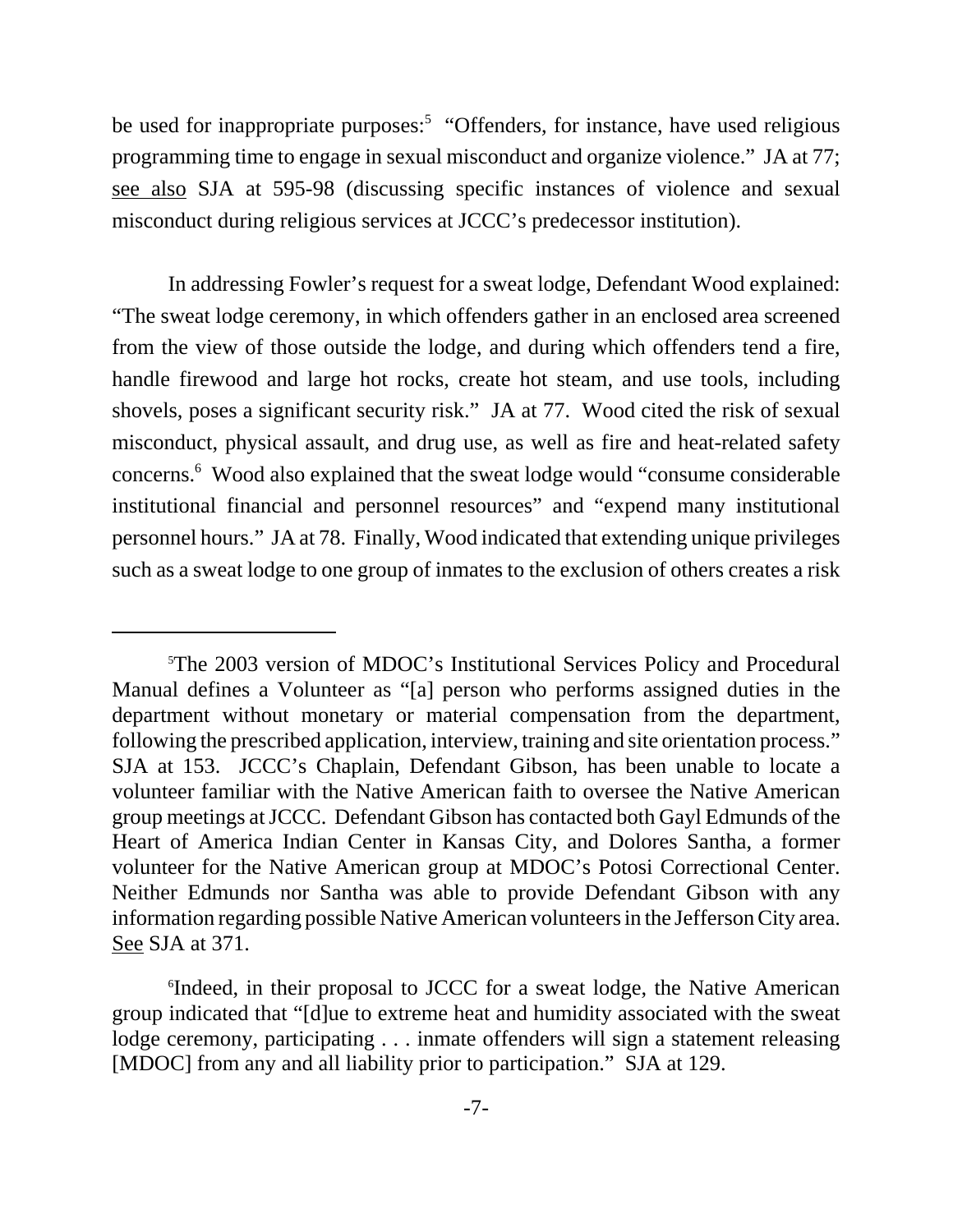of resentment among the inmate population leading to the potential for unrest and disturbance. See JA at 77-78.

Fellow MDOC officials reiterated Defendant Wood's concerns about operating a sweat lodge at JCCC. Defendant Steve Long, Director of Rehabilitative Services, described his concern over the objects used during a sweat lodge, namely rocks, willow poles, shovels, deer antlers, and split wood, all of which could be used as weapons: "We just try not to issue things like that to the [inmate] population if we don't have to." JA at 27. Defendant Long described a sweat lodge as fraught with risk. See SJA at 461-63.

Notably, MDOC's Potosi Correctional Center (PCC) at one time authorized a by-yearly sweat lodge ceremony only to discontinue it later. PCC is a maximum security prison half the size of JCCC. Donald Roper, PCC's Superintendent, stated that PCC discontinued operating the sweat lodge in 2006 due to increasing security concerns amidst a guard stabbing at the prison. See JA at 51. At his deposition, Roper expressed ongoing concerns over staffing issues, budget cuts, inmate screening, and the security challenges posed by the sweat lodges' dark confines. See JA at 68- 72. Terry Moore, MDOC Director of the Division of Adult Institutions, likewise expressed his discomfort with a sweat lodge. When asked about the possibility of installing a security camera inside the lodge to monitor the participants' conduct, Moore explained the interior of the lodge was dark and, in any event, the steam from the rocks would fog a security camera's lens. See SJA at 458. When asked about the feasibility of once again accommodating a sweat lodge at PCC, Roper responded that if court-ordered, he would do so:

I'm sure that we could make adjustments and probably accommodate a sweat lodge. Is it a good situation? Absolutely not. Is there security concerns? Absolutely. Would my chief of custody, my major, would he have a runaway [i.e., be upset]? Yes, he would. He would write me memos and point out to me all the safety and security concerns that he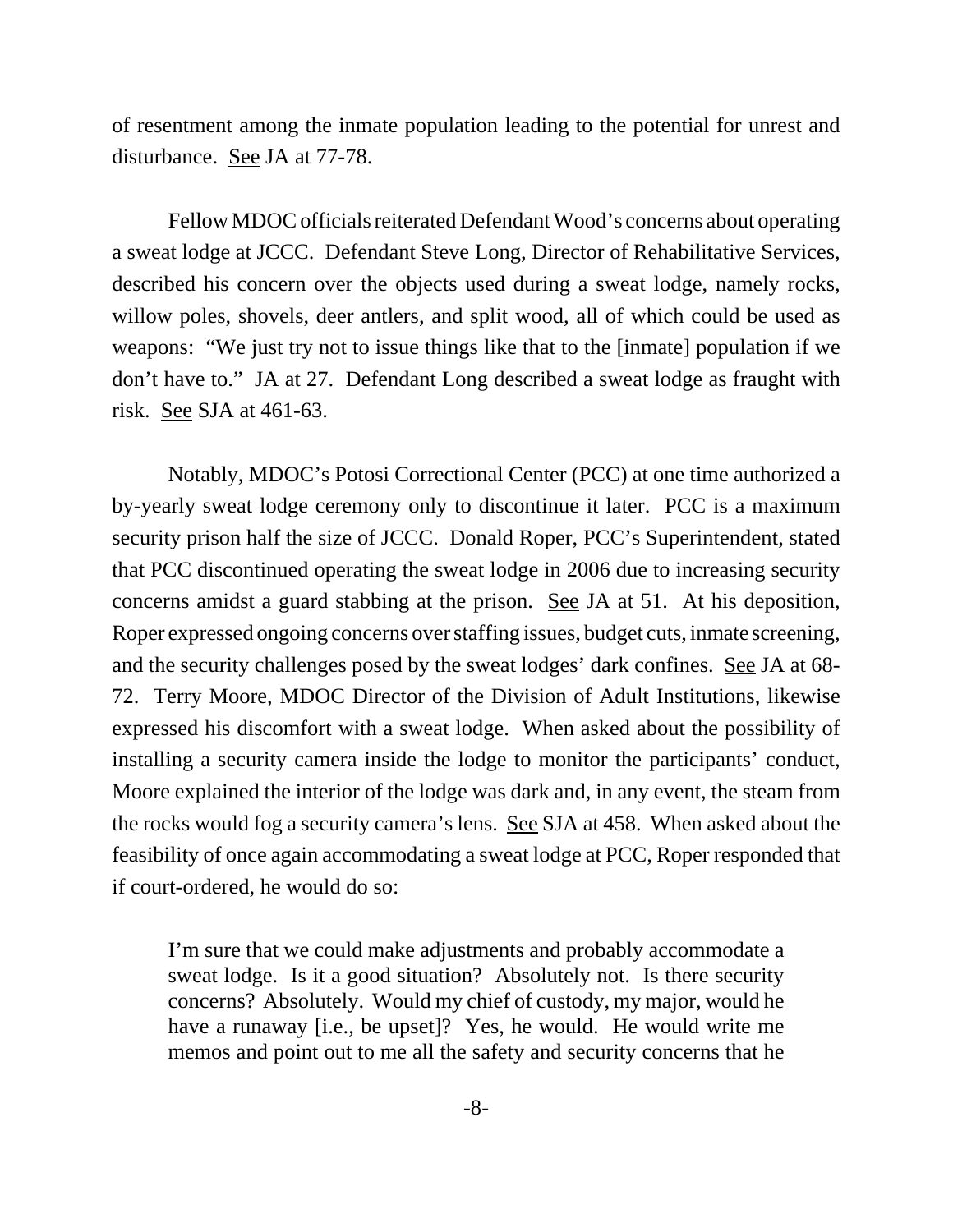continuously had when the sweat lodge existed. And . . . now that it doesn't exist, he would say the same thing, that there is a tremendous amount of security concerns that evolved around the sweat lodge.

JA at 70. Roper emphasized: "I'm telling you, I'm here, I've been here, I've done this, and it has the potential to be a problem." JA at 71

Even Defendant Gibson, JCCC's Chaplain, expressed serious concerns about accommodating a sweat lodge. Gibson worried about what might occur inside the lodge and outside the view of prison security. He cited the physical well-being of the participants, as well as the possibility of sexual improprieties and drug use: "[T]here's no way to know what goes on in there." SJA at 479. Gibson supported the idea of an outdoor area where members of JCCC's Native American group would be permitted "to smudge, to smoke pipe and [do] those kinds of things . . . central to all tribes."7 "That's what I support, because it's viewable, you can monitor it from any number of locations and I'm not as concerned with any kind of inappropriate activity . . . . " SJA at 480.

## II.

As we noted at the outset, Fowler asserts JCCC officials' refusal to accommodate his request for a sweat lodge 17 times a year violates § 3(a) of RLUIPA. See 42 U.S.C. § 2000cc-1(a). RLUIPA is a direct congressional response to the Supreme Court's decision in City of Boerne v. Flores, 521 U.S. 507 (1997). The Court in that case held RLUIPA's predecessor, The Religious Freedom Restoration Act (RFRA), Pub. L. No. 103-141, 107 Stat. 1488 (1993) (codified at 42 U.S.C. § 2000bb - 2000bb-4), unconstitutional as applied to the States because it exceeded

<sup>7</sup> Smudging involves the burning of plants considered sacred, such as sage, cedar, sweet grass, and tobacco or a tobacco blend called kinni-kinnick. Prior to a Native American religious ceremony, the smoke from these burning plants is waved, using a feather, over the participants, the sacred items to be used, and the area in which the ceremony will be performed. See SJA at 122.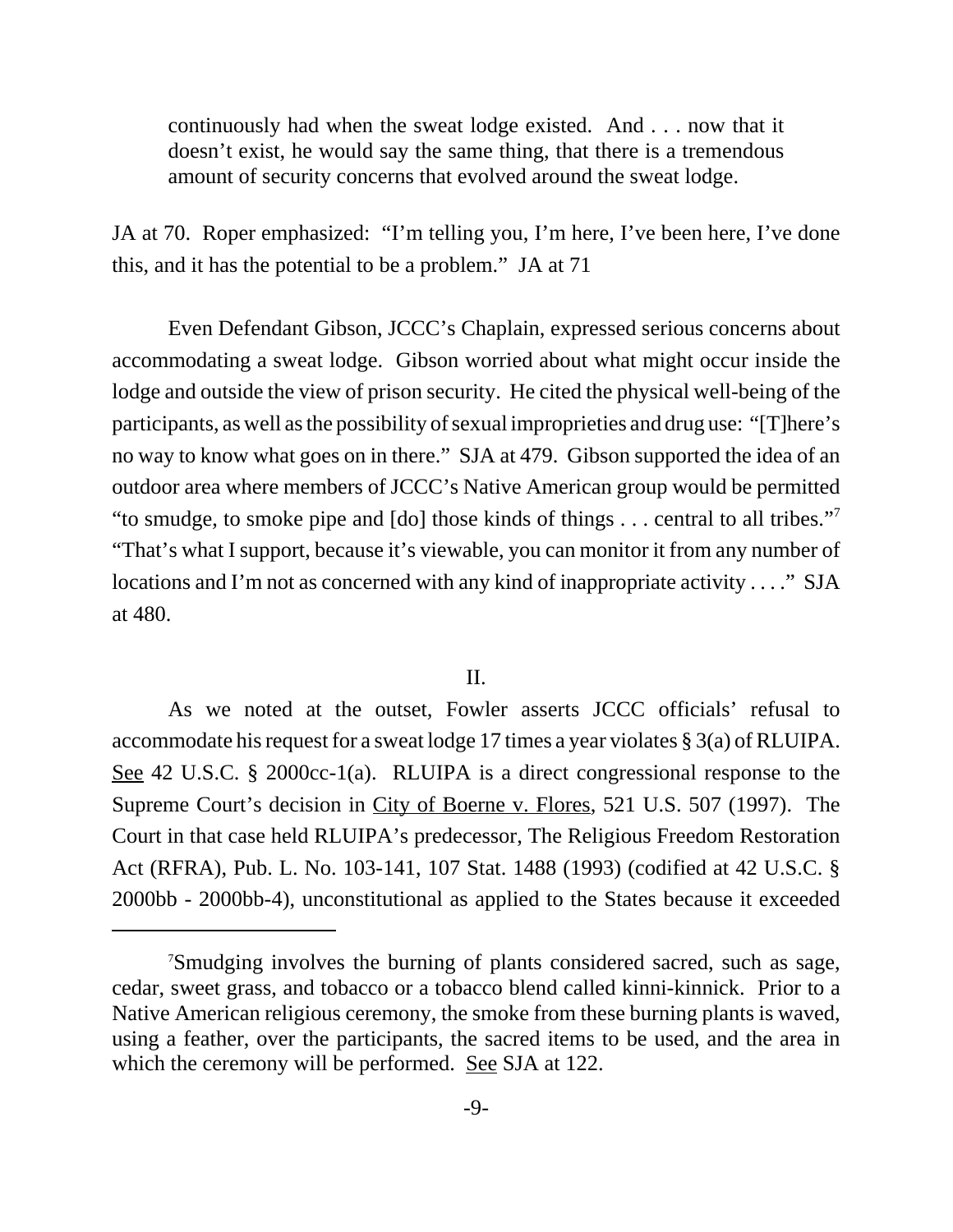Congress' Fourteenth Amendment remedial powers. See City of Boerne, 521 U.S. at 529-36. Section 3 of RFRA broadly provided the Government could substantially burden a person's exercise of religion only upon demonstrating that application of the burden furthered a compelling governmental interest and was the least restrictive means of furthering that interest. See 42 U.S.C. § 2000bb-1 (invalidated by City of Boerne).

Because RLUIPA essentially resurrected RFRA's language (while invoking congressional authority under the Spending and Commerce Clauses), we concluded in Murphy v. Missouri Dep't Corr., 372 F.3d 979, 987 (8th Cir. 2004) that the RLUIPA standard we would henceforth apply in the prison context was identical to the RFRA standard we had previously applied under RFRA:

Although the legislative history is brief, several factors cause us to conclude that Congress intended that the language of [RLUIPA] is to be applied just as it was under RFRA. Congress did not intend to overly burden prison operations, but rather intended to provide as much protection as possible to prisoners' religious rights without undermining the security, discipline, and order of those institutions.

The following year, the Supreme Court agreed with our view while rejecting an Establishment Clause challenge to RLUIPA. In Cutter v. Wilkinson, 544 U.S. 709 (2005), the Court recognized that "[t]o secure redress for inmates who encountered undue barriers to their religious observations, Congress [in RLUIPA] carried over from RFRA the 'compelling governmental interest'/'least restrictive means' standard." Id. at 717. The Court repeatedly pointed out, however, that lower courts in applying that standard must remain mindful of context: "Lawmakers anticipated . . . that courts entertaining complaints under § 3 would accord 'due deference to the experience and expertise of prison and jail administrators.'" Id. The Court cautioned against construing RLUIPA to elevate accommodation of religious practice over an institution's need to maintain order and safety: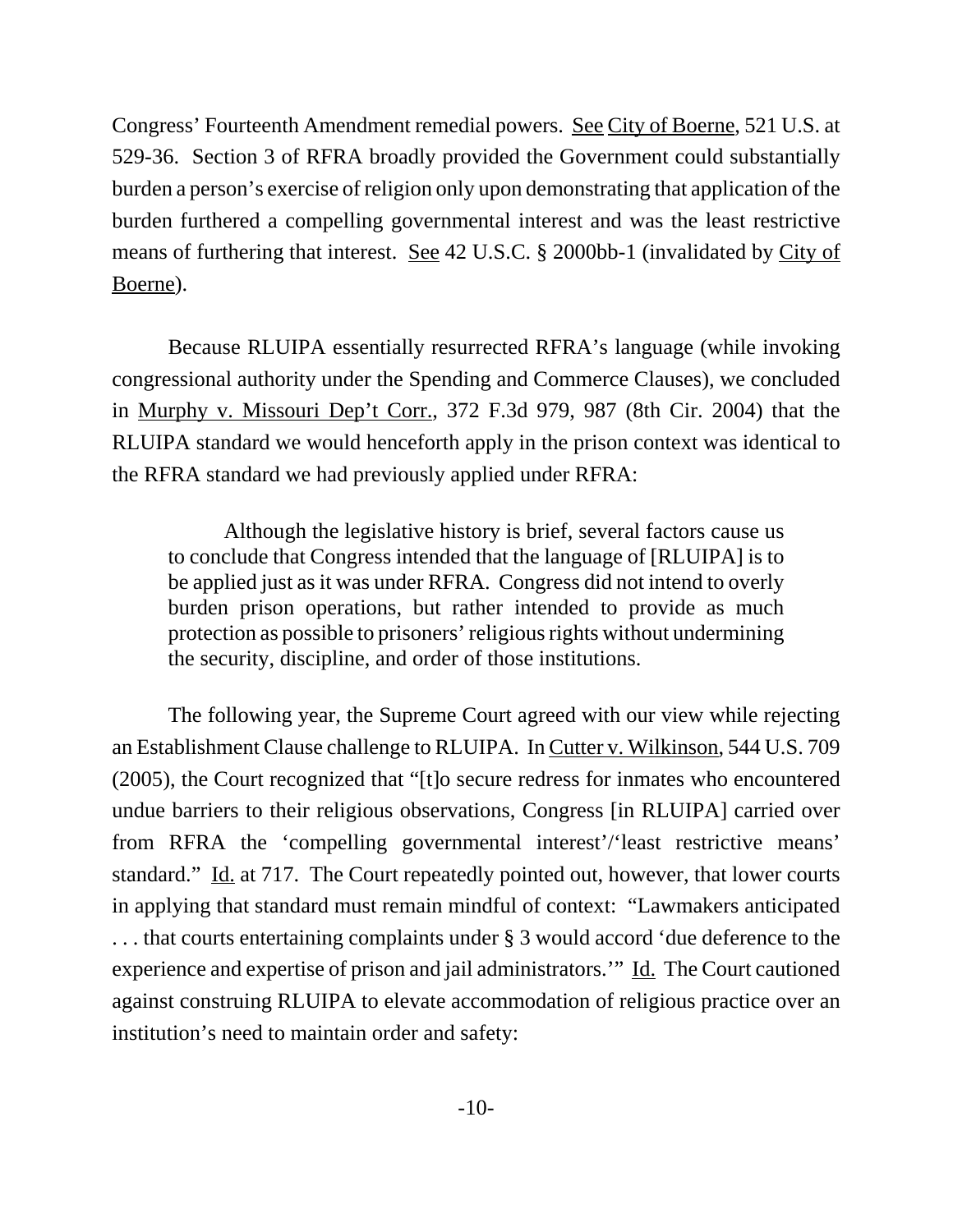We have no cause to believe that RLUIPA would not be applied in an appropriately balanced way, with particular sensitivity to security concerns. While the Act adopts a "compelling governmental interest" standard, . . . "[c]ontext matters" in the application of that standard. See Grutter v Bollinger, 539 U.S. 306, 327 (2003). Lawmakers supporting RLUIPA were mindful of the urgency of discipline, order, safety, and security in penal institutions. See, e.g., 139 Cong. Rec. 26190 (1993) (remarks of Sen. Hatch). They anticipated that courts would apply the Act's standard with "due deference to the experience and expertise of prison and jail administrators in establishing necessary regulations and procedures to maintain good order, security and discipline, consistent with consideration of costs and limited resources." Joint Statement 16699 (quoting S. Rep. No. 103-111, at 10) [Joint Statement of Sen. Hatch and Sen. Kennedy on RLUIPA appearing at 146 Cong. Rec. 16698, 16699 (2000)].

Cutter, 544 U.S. at 722-23 (internal footnotes omitted). Lest doubt remain, the Court repeated its message a final time: "It bears repetition . . . that prison security is a compelling state interest, and that deference is due to institutional officials' expertise in this area." Id. at 725 n.13.

That brings us to our decision in Hamilton v. Schriro, 74 F.3d 1545 (8th Cir. 1996), which, although decided under RFRA, is markedly similar to the case now before us. Indeed, the district court opined that "no reasonable judge could distinguish this case from Hamilton." Fowler, 2007 WL 2137803, at \*8. In Hamilton, prison officials appealed from a grant of injunctive relief to an inmate. We held that RFRA did not mandate inmate access to a sweat lodge at PCC, and reversed the district court:

[T]he lower court got off on the wrong foot by not giving appropriate deference to the decisions of prison administrators and appropriate recognition to the peculiar and restrictive circumstances of penal confinement. . . . [J]udgments regarding prison security are peculiarly within the province and professional expertise of corrections officials,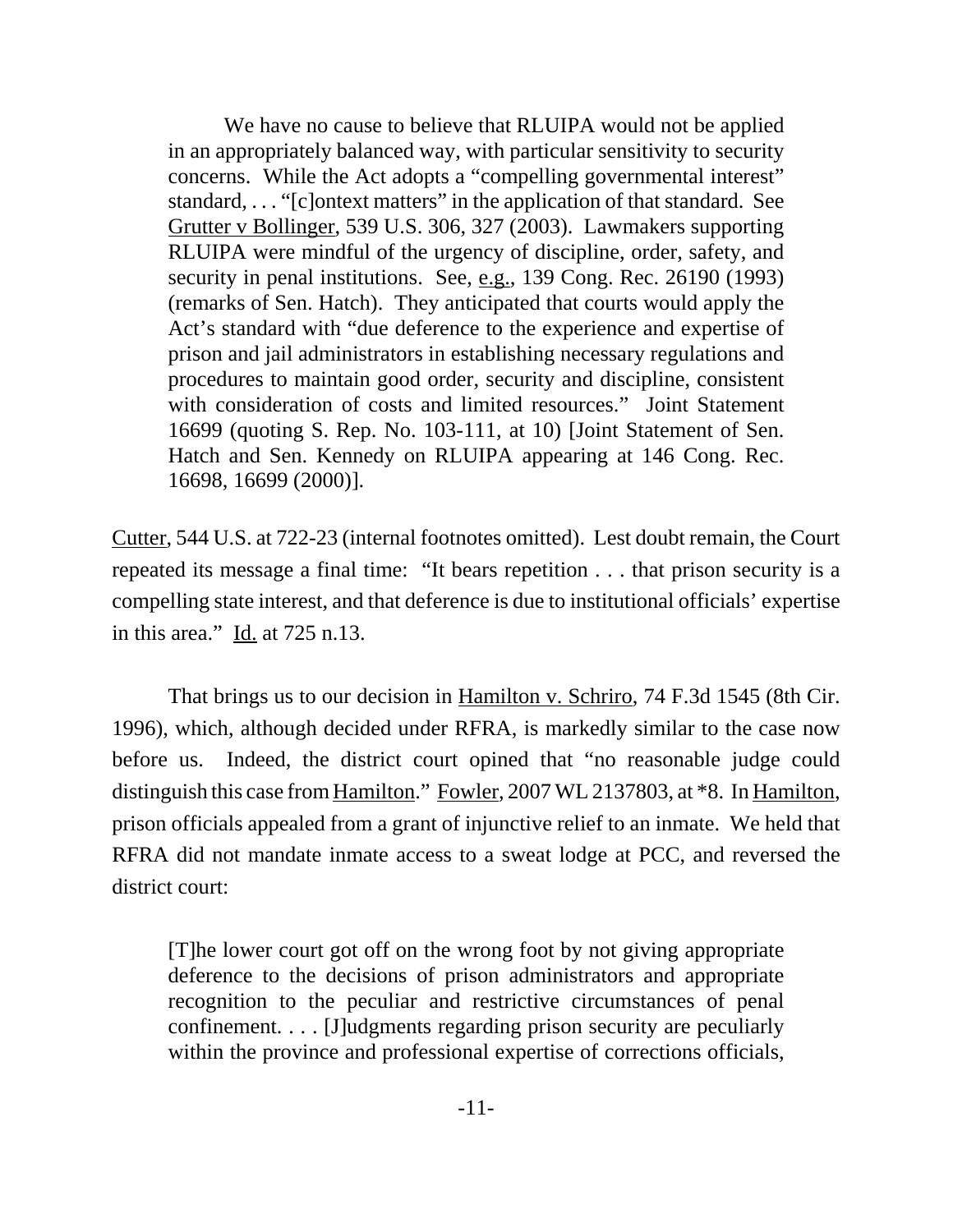and in absence of *substantial* evidence in the record to indicate that the officials have exaggerated their response to these considerations, courts should ordinarily defer to their expert judgment in such matters.

Hamilton, 74 F.3d at 1553 (internal quotations omitted).<sup>8</sup> We reasoned that despite RFRA's "strict scrutiny" standard, the Act's legislative history plainly revealed that "context matters:" "[A] court applying RFRA must give due deference to the expertise of prison officials in establishing regulations to maintain prison safety and security, even when the court applies a heightened standard of review." Id. at 1554.

The concerns surrounding a sweat lodge that prison officials expressed in Hamilton are identical to those JCCC officials expressed in this case. See id. at 1548- 49. Like here, prison officials in Hamilton appeared amenable to inmates of the Native American faith meeting outdoors in plain view of security to pray and conduct ceremonies. See id. at 1556. Much like Fowler asserts in this case, however, Hamilton asserted that "if he could not have access to a sweat lodge ceremony, he would not and could not practice any aspect of his religion." Id. at 1548. Given Hamilton's position, we concluded that his case presented us with –

the unusual situation where the government has satisfied the least restrictive means prong by demonstrating that other less restrictive alternatives are not acceptable to plaintiff. . . . Hamilton's own all-ornothing position supports the prison officials' contention that an outright prohibition against a sweat lodge ceremony is the least restrictive means of achieving the compelling interests of prison safety and security in this case.

Id. at 1556.

<sup>&</sup>lt;sup>8</sup>Although the panel split 2-1 in **Hamilton**, the dissent did not challenge the underlying analysis of Hamilton's sweat lodge claim. Rather, the dissent took issue with the constitutionality of RFRA. See Hamilton, 74 F.3d at 1557 (McMillian, J., dissenting) (arguing Congress lacked the power under § 5 of the Fourteenth Amendment to enact RFRA).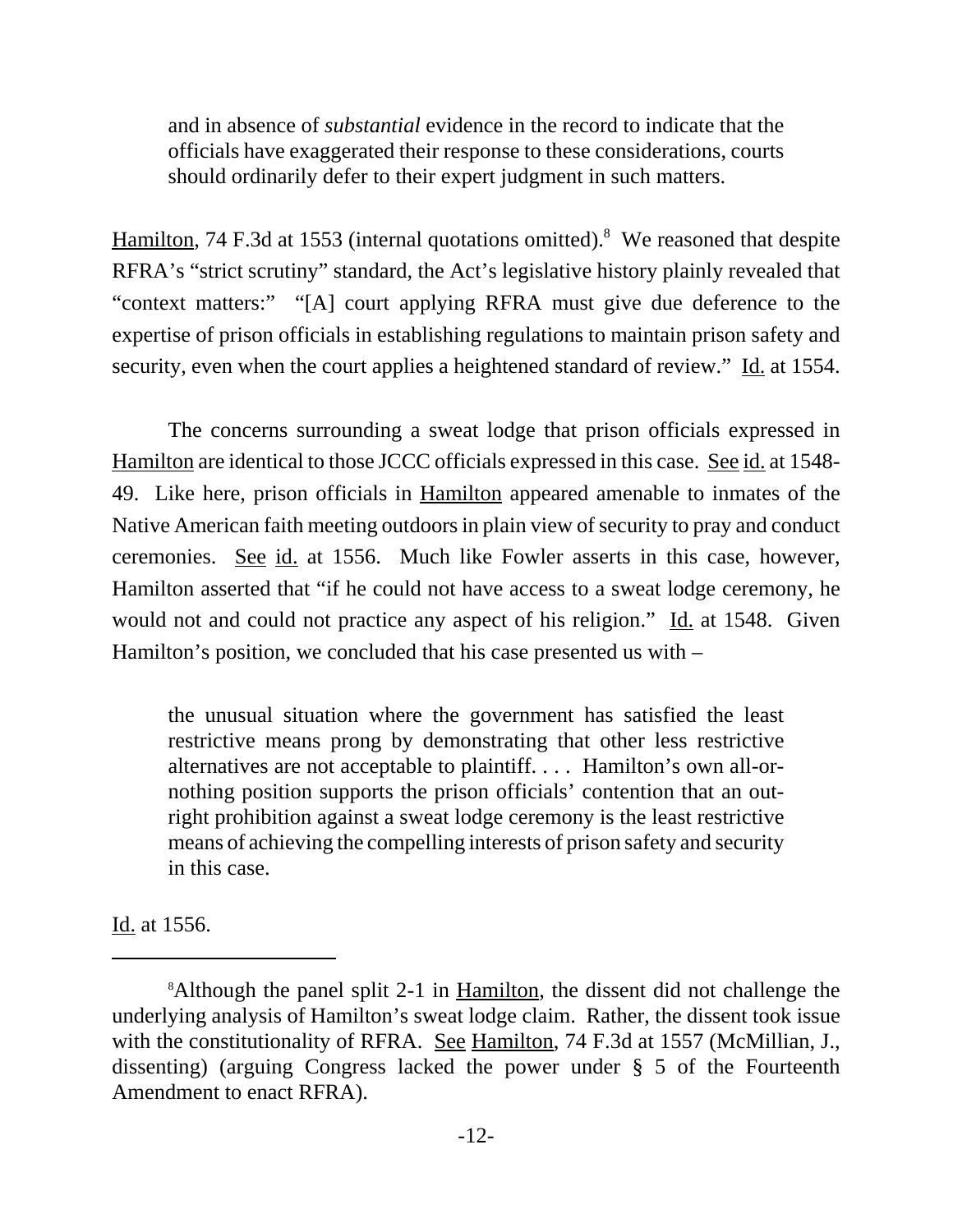Like the district court, we are hard pressed to distinguish Hamilton from this case. By all appearances, Hamilton dictates the outcome here. See South Dakota v. United States Dep't Interior, 487 F.3d 548, 551 (8th Cir. 2007) (recognizing the established rule that a subsequent panel may not overrule a prior panel's decision). As we have seen, that we decided Hamilton under RFRA and Fowler's case arises under RLUIPA is inconsequential. Left with little alternative, Fowler suggests time has been Hamilton's undoing because subsequent to our decision, PCC officials operated a sweat lodge for over a decade without major incident. Seeking to capitalize on PCC officials' exercise of discretion, Fowler first insists that the concerns prison officials raised about operating a sweat lodge at JCCC are not compelling, but rather exaggerated. Fowler then argues that, given PCC's past history, JCCC officials cannot possibly prove an outright ban on a sweat lodge is the least restrictive means of furthering the prison's interest in security.

#### A.

A prison's interest in order and security is always compelling. See, e.g., Cutter, 544 U.S. 725 n.13; see also Murphy, 372 F.3d at 988 (acknowledging that "MDOC has a compelling interest in institutional security"). Certainly, to ensure prison policies are in furtherance of that compelling interest, officials' security concerns must be "grounded on more than mere speculation, exaggerated fears, or post-hoc rationalizations." S. Rep. No. 103-111, at 10 (1993), *reprinted in* 1993 U.S.C.C.A.N. 1892, 1900 (Senate Report on RFRA). But no reasonable jurist, affording due deference to prison officials, can dispute that serious safety and security concerns arise when inmates at a maximum security prison are provided ready access to (1) burning embers and hot coals, (2) blunt instruments such as split wood and large scalding rocks, (3) sharper objects such as shovels and deer antlers, and (4) an enclosed area inaccessible to outside view. As PCC Superintendent Roper aptly explained: "I'm telling you, I'm here, I've been here, I've done this, and [a sweat lodge] has the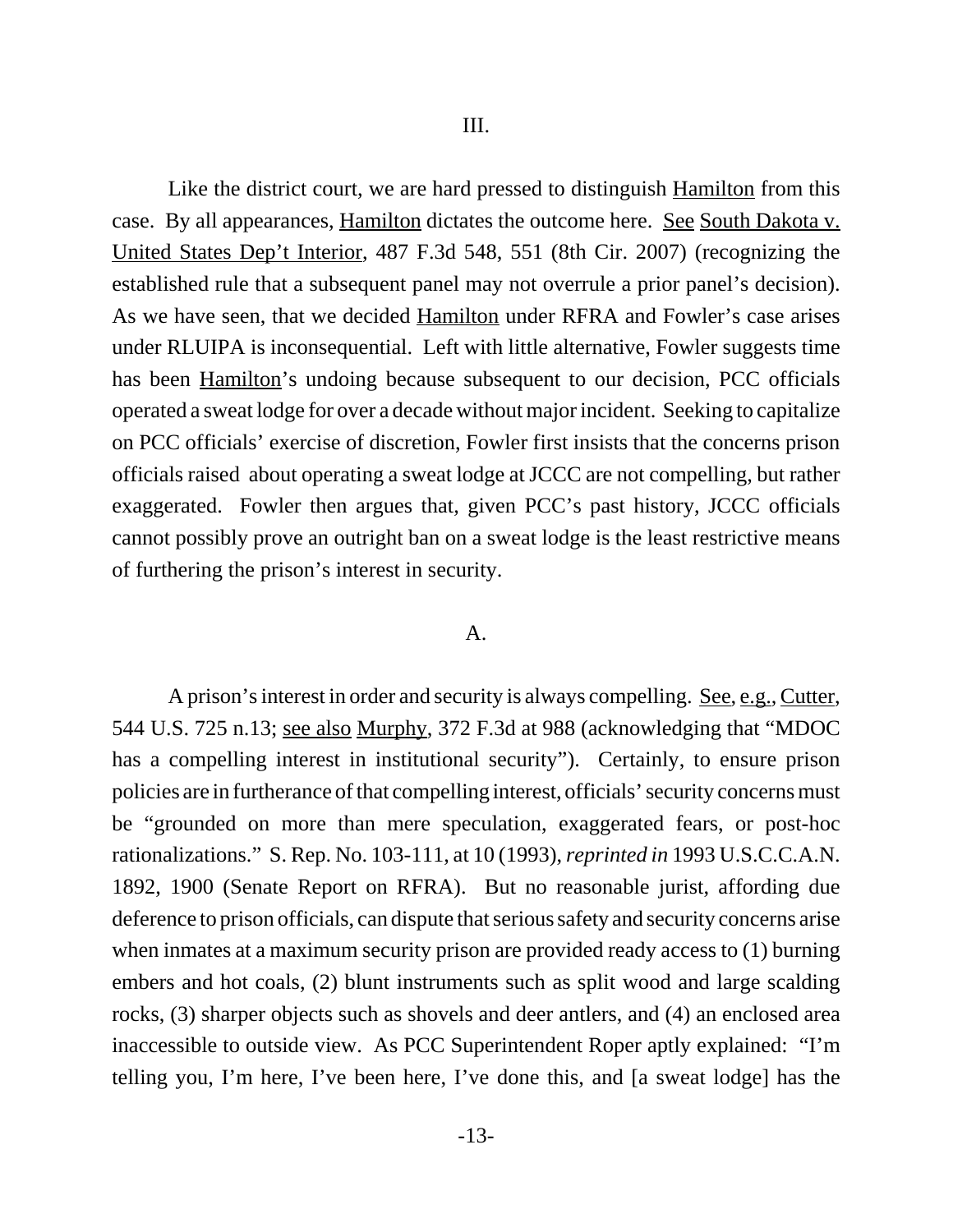potential to be a problem." JA at 71. See Lovelace v. Lee, 472 F.3d 174, 190 (4th Cir. 2006) (providing due deference to prison policy restrictions "that take[] into account any institutional need to maintain good order, security, and discipline or to control costs"); see also Coronel v. Paul, 225 F. App'x 575, 577 (9th Cir. 2007) (unpublished) (citing Hawaii prison officials' decision to discontinue sweat lodge ceremonies "because an investigation revealed that Hawaiian prison gangs were using these services as a forum to organize disruption" at the prison).

And this is to say nothing of a sweat lodge's drain on prison security's manpower over the 6-7 hour duration of the ceremony. Such a drain becomes all too real if unrest arises in one part of the prison while a sweat lodge ceremony is ongoing elsewhere. See Al-Alamin v. Gramley, 926 F.2d 680, 686 (7th Cir. 1991) ("Prison administrators . . . have limited resources to provide the services they are called upon to administer."). Prison officials need not endure assaults, drug indulgence, or sexual improprieties before implementing policies designed to prevent such activities in an uneasy atmosphere. Nor do prison officials charged with managing such a volatile environment need present evidence of actual problems to justify security concerns. See Murphy, 372 F.3d at 989. The record before us well documents JCCC officials' legitimate fears surrounding a sweat lodge. On this record, we have no difficulty concluding JCCC officials met their burden under  $\S$  3(a)(1) of RLUIPA and established, as a matter of law, that prohibiting a sweat lodge at JCCC is in furtherance of a compelling governmental interest. See 42 U.S.C. § 2000cc-1(a)(1).

#### B.

Fowler takes more forceful aim at  $\S$  3(a)(2) of RLUIPA, the least restrictive means component. See 42 U.S.C. § 2000cc-1(a)(2). He initially asserts the district court improperly placed the burden on him to establish a sweat lodge ban was not the least restrictive means by which to alleviate officials' security concerns. See id. § 2000cc-2(b) (placing the burden on the Government to establish a compelling governmental interest served by the least restrictive means). Fowler's argument is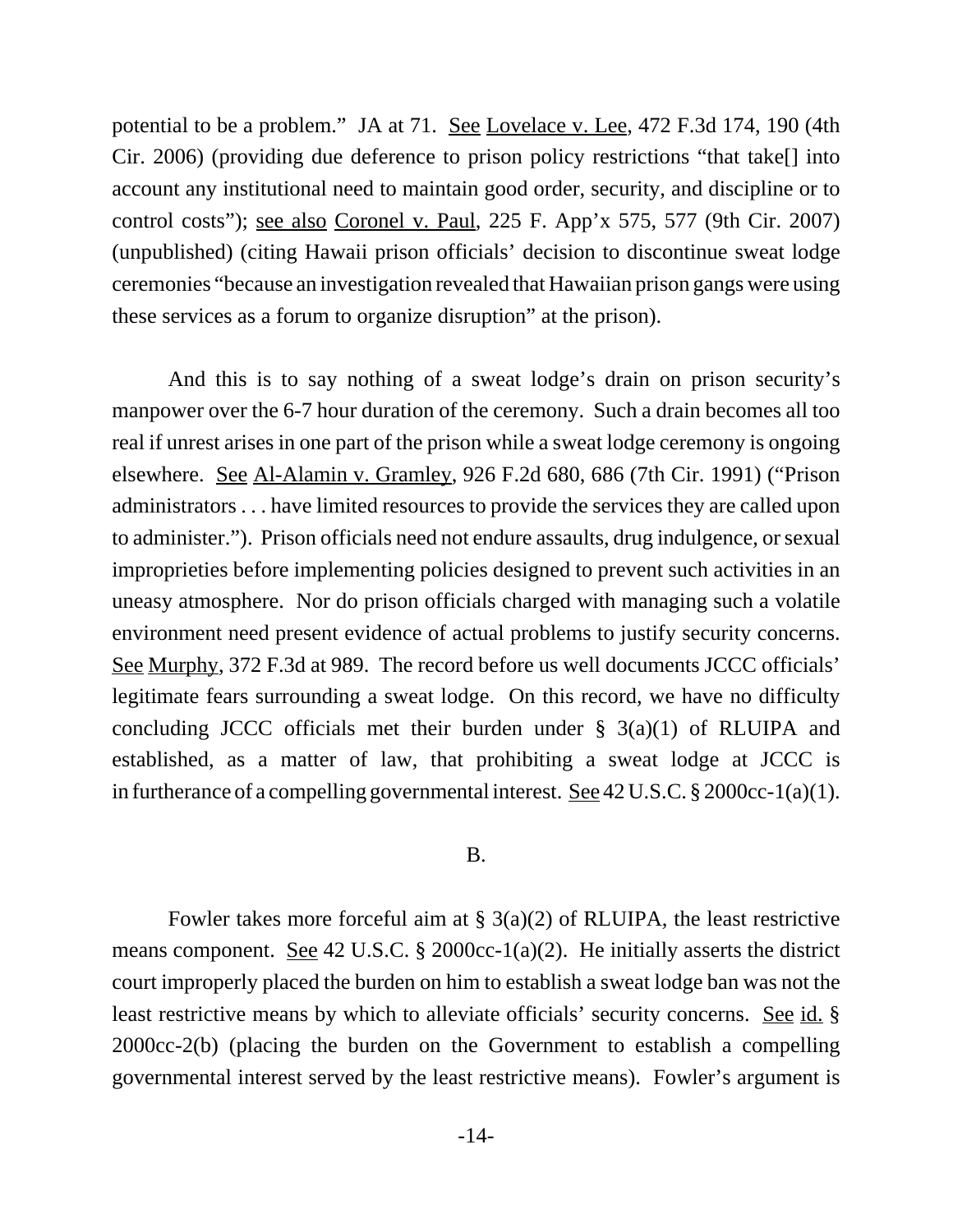unavailing. The record before us plainly reveals that JCCC officials suggested alternatives to and sought a compromise with Fowler, to no avail. They offered Fowler an outdoor area where he may smoke the ceremonial pipe and practice other aspects of his Native American faith in open view. See JA at 74, 78, 84. Officials suggested a medicine wheel. See SJA at 531. They sought to locate an outside volunteer to oversee JCCC's Native American group. See SJA at 371.<sup>9</sup> See Spratt v. Rhode Island Dep't Corr., 482 F.3d 33, 41 n.11 (1st Cir. 2007) (suggesting that "to meet the least restrictive means test, prison administrators generally ought to explore at least some alternatives"). Nonetheless, Fowler has rejected anything short of a sweat lodge a *minimum* of 17 times a year, insisting JCCC utilize whatever resources and screening procedures are necessary to meet his demand. See JA at 44; see also Aplt's Reply Br. at 2 n.1 (stating Fowler would accept additional guard supervision, including a guard inside the lodge).

Fowler also belatedly asserts that his request for a transfer to PCC, at a time when that prison was accommodating a sweat lodge twice yearly with numerous staffimposed restrictions, illustrates his willingness to accept something less than what he ostensibly demands. But apart from Fowler's transfer request, we can find nothing in the record to suggest that Fowler had any actual knowledge of the restrictions PCC placed on the sweat lodge ceremony, including its frequency. Besides, Fowler surely knows more about the practice of his Native American faith than JCCC officials. If he was willing to accept something less than a sweat lodge 17 times a year, he should

<sup>9</sup> At the time PCC permitted a sweat lodge, MDOC guidelines on Native American Spirituality provided that "[s]weat lodges *may* be constructed at correctional centers." JA at 173 (emphasis added). Sweat lodge ceremonies, however, "are to be allowed *only* when there is approved external spiritual leadership to lead practices and *only* when all operational considerations are addressed to the satisfaction of the Superintendent." SJA at 173 (emphasis added). Current MDOC policies do not provide for the operation or construction of a sweat lodge at any MDOC institution. See SJA at 378.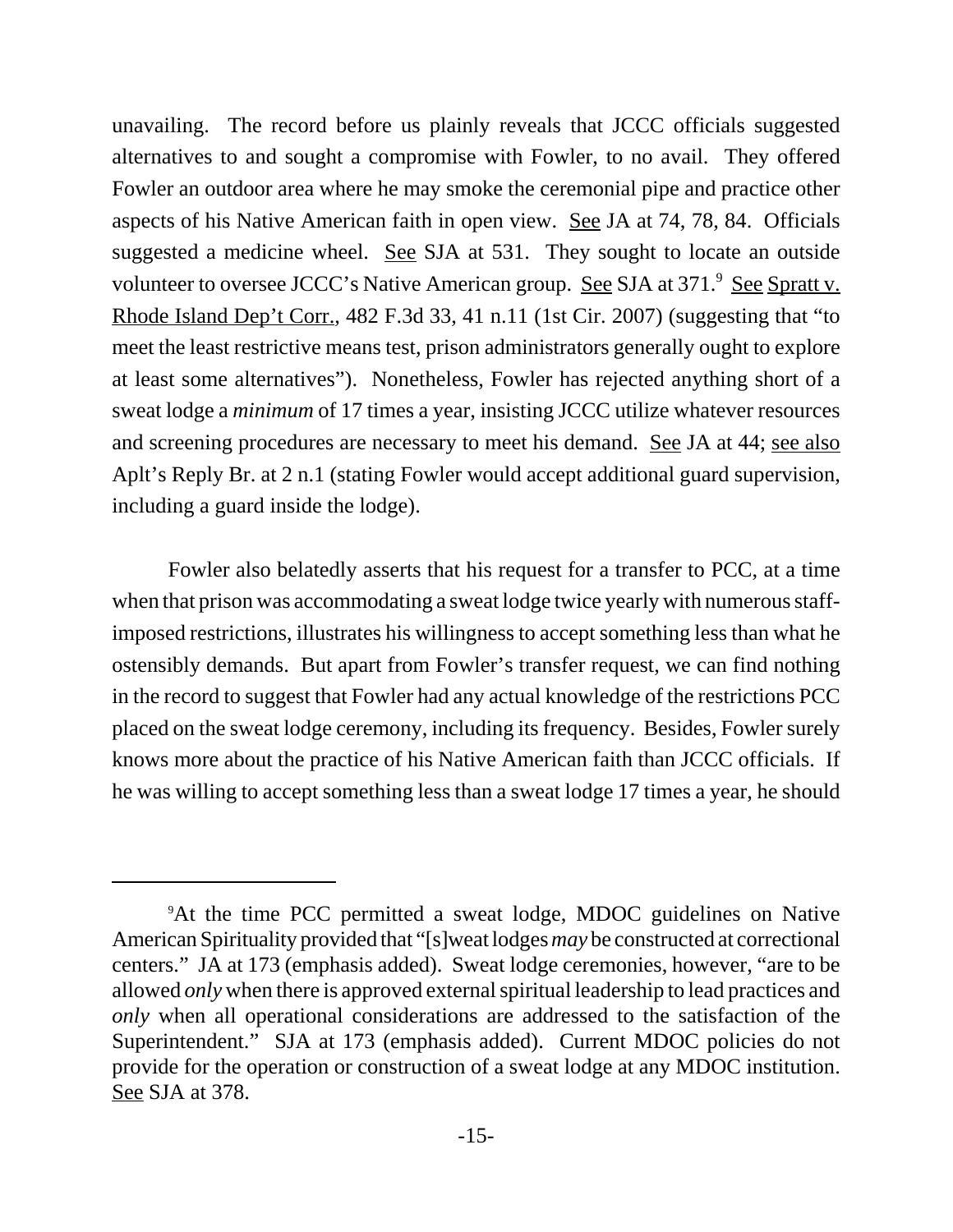have said so in no uncertain terms. Instead, he said exactly the opposite: "I want the sweat lodge a minimum – basically a minimum of 17 times a year . . . ." JA at 44.

Unfortunately for Fowler, the burden of production shifted to him once JCCC officials had come forth with evidence that other means by which Fowler might practice his Native American faith were unacceptable to him. Where a motion for summary judgment is properly made and supported, as JCCC officials did here consistent with their burden of proof, an opposing party must set forth specific facts showing a genuine issue for trial. See Fed. R. Civ. P. 56(e)(2). That Fowler bore the burden of production at this point hardly constitutes an improper shifting of RLUIPA's burden of proof. "It would be a herculean burden to require prison administrators to refute every conceivable option in order to satisfy the least restrictive means prong of RFRA." Hamilton, 74 F.3d at 1556; accord Spratt, 482 F.3d at 41 n.11 (applying RLUIPA).

Fowler's reliance on our decision in Murphy to suggest the district court improperly shifted RLUIPA's burden of proof to him is misplaced. In Murphy, we held prison officials could not meet their burden of establishing that the denial of group worship privileges to Murphy, a white supremacist, was the least restrictive means of furthering their interest in security, where the only evidence officials presented was that Murphy was a racist and his religion limited participation to Anglo-Saxons. Unlike this case, we explained that "[i]t is not clear [whether] MDOC seriously considered any other alternatives, nor were any explored before the district court." Murphy, 372 F.3d at 989.

Of course, our own Justice Blackmun recognized that "[a] judge would be unimaginative indeed if he could not come up with something a little less 'drastic' or a little less 'restrictive' in almost any situation, and thereby enable himself to vote to strike [regulation] down." Illinois State Bd. Elec. v. Socialist Workers Party, 440 U.S. 173, 188-89 (1979) (Blackmun, J., concurring) (criticizing the least restrictive means test as a "slippery slope" of uncertainty). But such a draconian construction of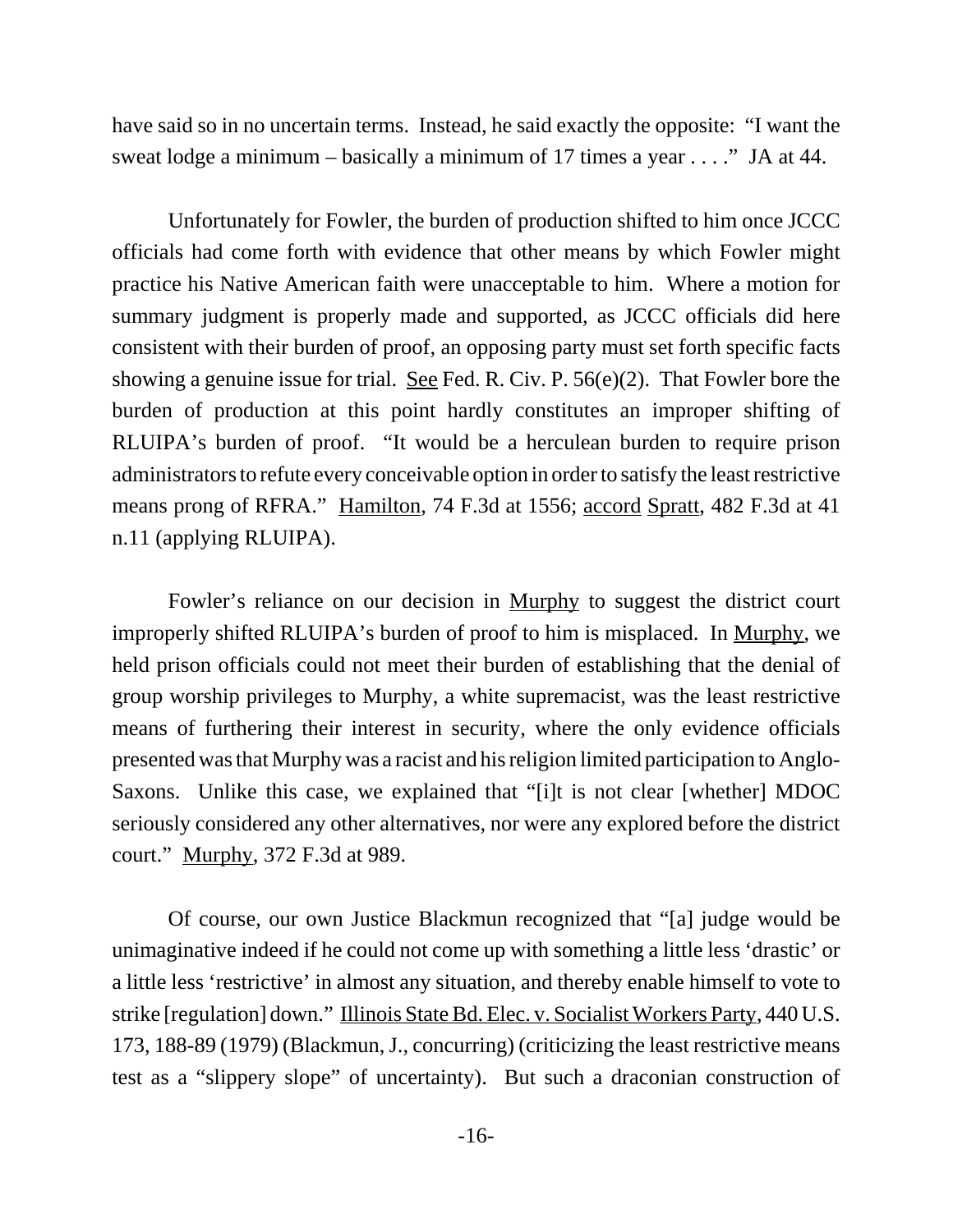RLUIPA's least restrictive means test would render federal judges "the primary arbiters of what constitutes the best solution to every religious accommodation problem" in state penal institutions. Lovelace, 472 F.3d at 215 (Wilkinson, J., dissenting).<sup>10</sup> And, as we have seen, this would be inconsistent with congressional intent. See Cutter, 544 U.S. at 722-23.

We must remain mindful that Cutter counsels restraint in this realm. There, the Supreme Court repeatedly instructed us to provide "due deference to the experience and expertise of prison and jail administrators" in construing RLUIPA. Id. at 723. Otherwise, "religious accommodation in the penological context threatens to become the tail that wags the dog. Absent due restraint, 'inmate requests for religious accommodations [may] become excessive, impose unjustified burdens on other institutionalized persons, or jeopardize the effective functioning of an institution.'" Lovelace, 472 F.3d at 217 (Wilkinson, J., dissenting) (quoting Cutter, 544 U.S. at 726).

Undeterred, Fowler insists that JCCC officials have not established that an outright sweat lodge ban is the least restrictive means of ensuring prison safety and security. Again, Fowler cites PCC's previous operation of a sweat lodge essentially to conclude "they did it at PCC, they can do it at JCCC." Given the obvious security concerns surrounding the sweat lodge itself, we are loathe to suggest that had Fowler shown some willingness to soften his demand the outcome of this case might differ. Courts have repeatedly recognized that "evidence of policies at one prison is not conclusive proof that the same policies would work at another institution." Spratt,

<sup>&</sup>lt;sup>10</sup>Nor is this a view of federalism we wish to endorse. We cannot "imagine an activity in which a State has a stronger interest, or one that is more intricately bound up with states laws, regulations, and procedures, than the administration of its prisons." Woodford v. Ngo, 548 U.S. 81, 94 (2006); see also Hamilton,73 F.3d at 1553 ("[W]here state penal institutions are involved, federal courts have a further reason for deference to the appropriate prison authorities." (internal quotations omitted)).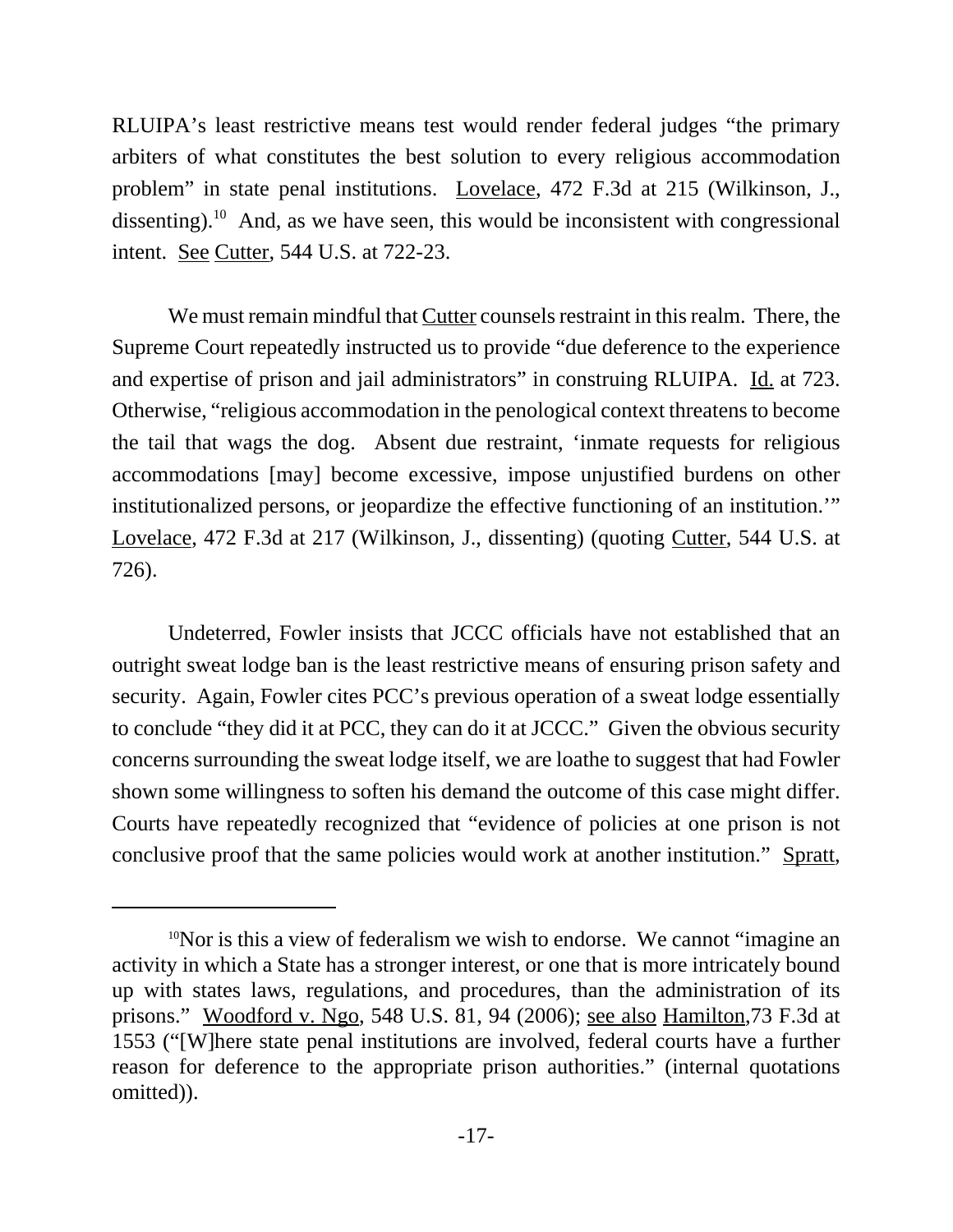482 F.3d at 42. In <u>Hamilton</u>, we acknowledged deposition testimony from prison administrators in other states that their respective institutions conducted sweat lodge ceremonies without major problems. Hamilton, 74 F.3d at 1548. Yet that was not enough for us to strip PCC officials of their discretion in deciding whether to accommodate inmates of the Native American faith with a sweat  $\log e$ .<sup>11</sup>

Of course, this is not to say that evidence of what other prisons have done to accommodate inmates' religious practices is irrelevant to our inquiry. See Washington v. Klem, 497 F.3d 272, 285 (3d Cir. 2007). But as prisons differ, so may the means by which prison officials ensure order and stability:

Although prison policies from other jurisdictions provide some evidence as to the feasibility of implementing a less restrictive means of achieving prison safety and security, it does not outweigh the deference owed to the expert judgment of prison officials who are infinitely more familiar with their *own* institutions than outside observers.

Hamilton, 74 F.3d at 1557 n.15 (emphasis added). The point is that prison officials may, quite reasonably, exercise their discretion differently based upon different

Id. at 371-72.

<sup>11</sup>Similarly, the Sixth Circuit in Hoevenaar v. Lazaroff, 422 F.3d 366 (6th Cir. 2005) rejected an inmate's demand to wear a kouplock as part of his religious faith despite evidence that earlier prison regulations had permitted individualized exceptions to hair style without incident:

Although the district court noted that the prison did not produce data demonstrating that the pre-1991 use of discretionary exceptions to prison regulations resulted in more dangerous prisons, the testimony of [Major] Guyton and Warden Lazaroff was sufficient to demonstrate that individualized exceptions did not sufficiently protect the state's interest in security and safety, particularly in light of the deference accorded to the judgment of prison officials regarding prison operations. Hoevanaar did not rebut the state's expert testimony regarding the problems with his suggested alternatives "by substantial evidence" that the officials exaggerated their response to security considerations.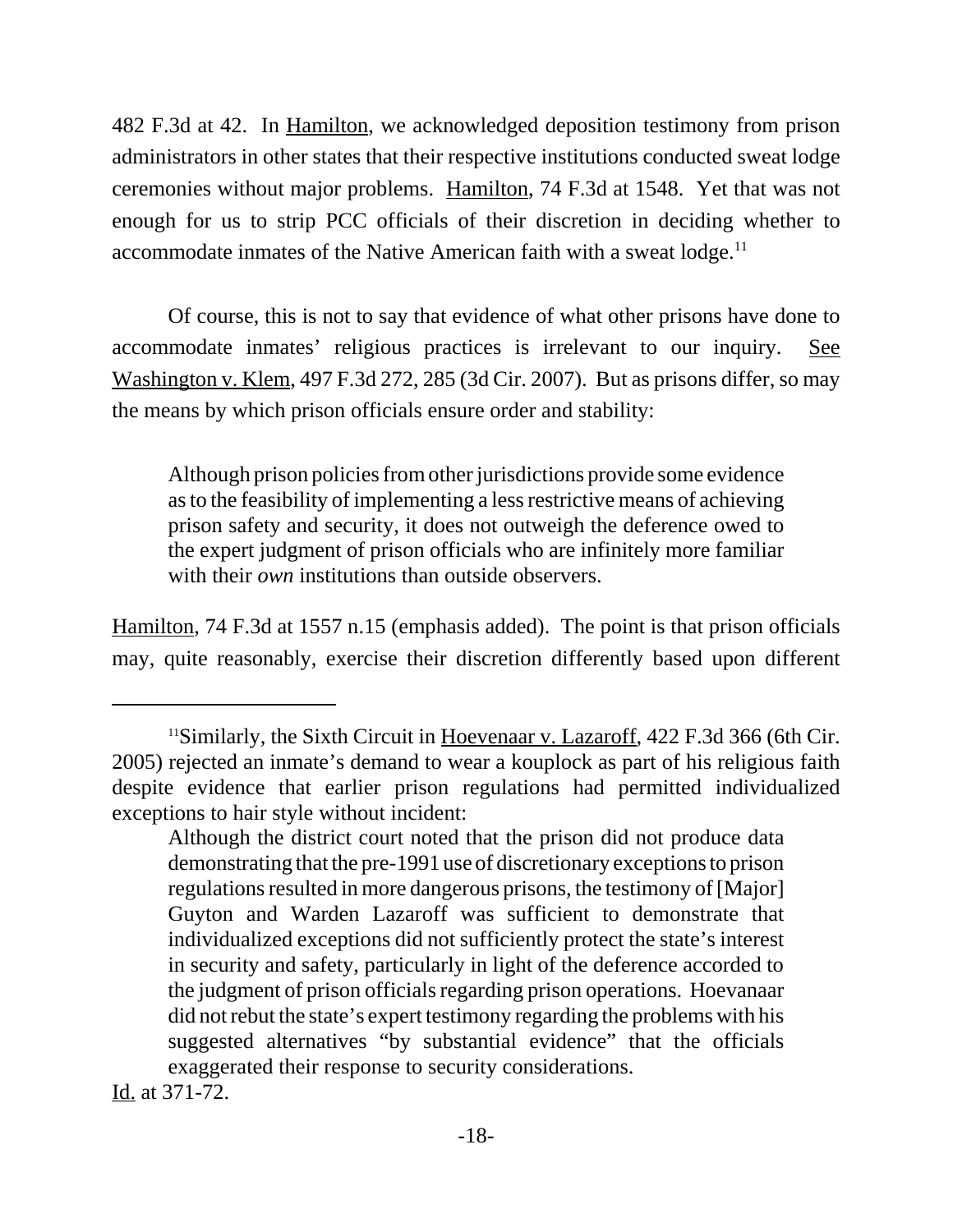institutional circumstances.12 RLUIPA "mandates a uniform test, not a uniform result." Hamilton, 74 F.3d at 1554 (internal quotations omitted).

A holding that RLUIPA requires JCCC to provide Fowler a sweat lodge simply because PCC operated a sweat lodge for a number of years without incident would adversely impact MDOC inmates. In effect, such a result would require every penal institution within MDOC's jurisdiction to accommodate inmates of the Native American faith with a sweat lodge because those institutions' security interests are surely no greater than those of JCCC, the highest level maximum security prison within MDOC. This would discourage prison officials within MDOC from accommodating inmates' religious practices, knowing that if one institution accommodated a particular religious practice, then all institutions would likely have to accommodate the same practice, regardless of the facts and circumstances. For all the foregoing reasons, we conclude JCCC officials met their burden under  $\S 3(a)(2)$ of RLUIPA and established, as a matter of law, that prohibiting a sweat lodge at JCCC is the least restrictive means by which to further the institution's compelling interest in safety and security. <u>See</u> 42 U.S.C.  $\S$  2000cc-1(a)(2).

### IV.

In enacting § 3 of RLUIPA, Congress sought to eliminate "frivolous or arbitrary" barriers impeding prisoners' exercise of religion. See Cutter, 544 U.S. at 716. One need not be analytically inclined to discern the difference between the

<sup>&</sup>lt;sup>12</sup>For instance, JCCC's inmate population is over twice the size of PCC's inmate population. Compare JA at 76 (estimating JCCC's inmate population at 1,973) with SJA at 560 (estimating PCC's inmate population at 980). This alone suggests that officials at JCCC may well be unable to accommodate religious practices that PCC may accommodate. Another material difference is that PCC, while operating the sweat lodge, apparently had outside volunteers to oversee its Native American group and maintain the group's focus. JCCC in contrast has been unable to locate such volunteers. Compare JA at 56-57 (deposition of former PCC Volunteer Dolores Santha) with SJA at 371 (affidavit of JCCC Chaplain Robert Gibson).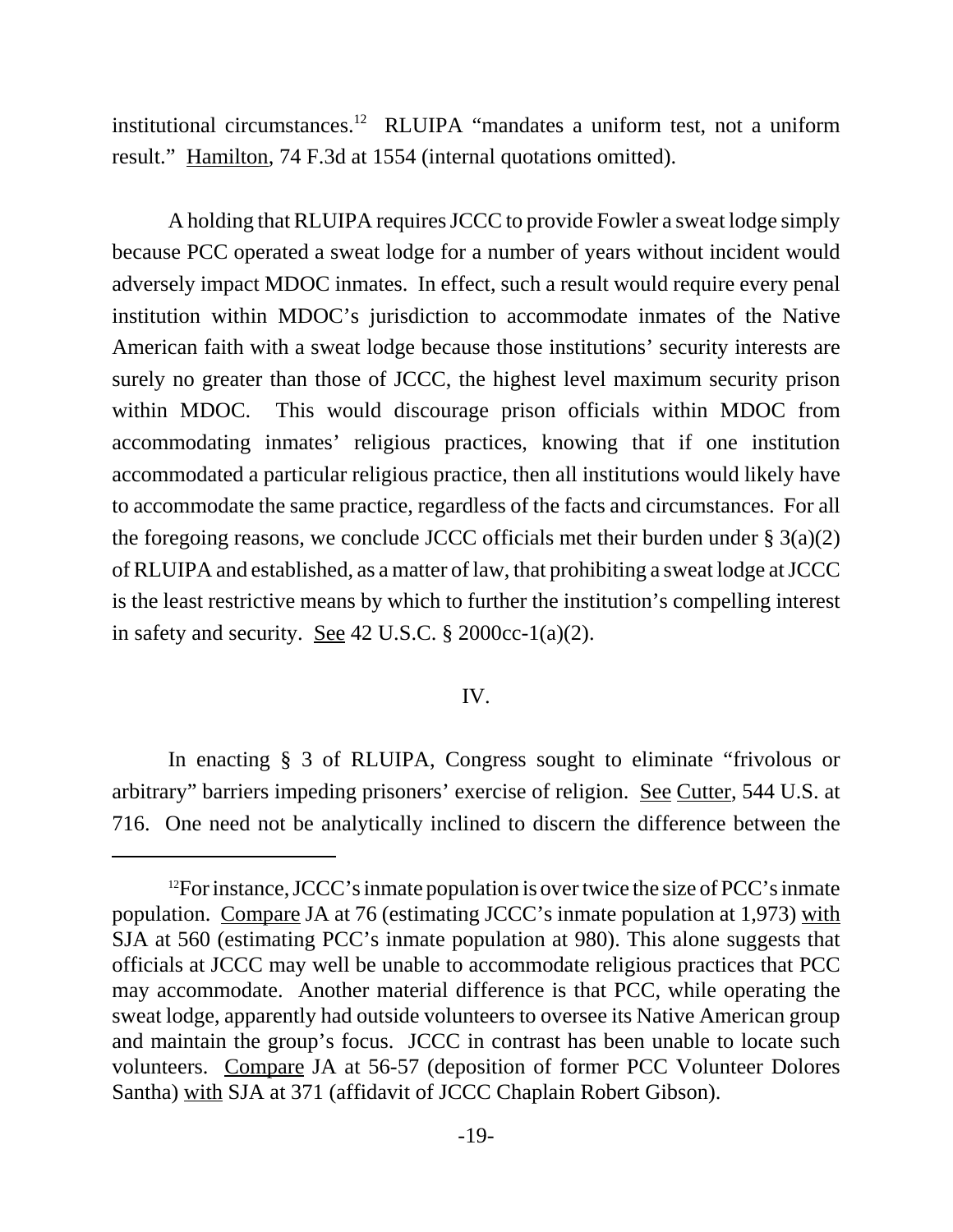arbitrary restrictions Congress sought to proscribe with RLUIPA, and JCCC's sweat lodge ban.<sup>13</sup> Providing inmates at a maximum security prison access to burning fires, red hot rocks, split wood, shovels, and deer antlers alone generate a unique and obvious set of security concerns. Add to this an enclosed area engulfed in steam and void of light, outside the view of prison guards, and prison officials' fears are further legitimized. And we must not forget that the sweat lodge ceremony would expend significant prison resources, undoubtedly diverting limited resources from other areas of the prison. Considering all these factors, we find nothing "frivolous or arbitrary" about JCCC's refusal to accommodate Fowler's request for a sweat lodge.

Recall that in Hamilton, we did "not . . . foreclose the possibility of a successful sweat lodge claim *under different circumstances.*"Hamilton, 74 F.3d at 1557 (emphasis added). Indeed, where possible, "we encourage[d] prisons to accommodate the religious needs of inmates, including American Indian inmates." Id. And that is precisely what officials at PCC subsequently did, operating a bi-yearly sweat lodge for Native American inmates until, due to prison unrest, they determined in their discretion that the balance between religious accommodation and prison security

<sup>&</sup>lt;sup>13</sup>For example, congressional hearings revealed some Muslim prisoners complained about the lack of Hallal food that was a necessary part of their religious observance, other Jewish prisoners complained about a lack of sack lunches that would enable them to break their religious fasts after nightfall, still others complained about a ban on lighting Chanukah candles although the prison permitted smoking and votive candles. A clergyman described a year long battle over the use of Sacramental Wine. The same witness explained that some prison officials treated with contempt inmate possessions such as the Bible, the Koran, the Talmud, and Native American sacred objects. Officials reportedly on occasion confiscated, damaged, or discarded these possessions. See Cutter, 544 U.S. at 717 n.5. Case law reveals other seemingly unnecessary restrictions on inmates' religious practices. For instance one inmate, an ordained minister, was not permitted to preach at weekly religious services. See Spratt, 482 F.3d at 35. Another inmate complained that prison officials unduly limited the number of religious books he could possess in his cell, although prison policies allowed him personal property in the amount of four storage boxes. See Washington, 497 F.3d at 285.